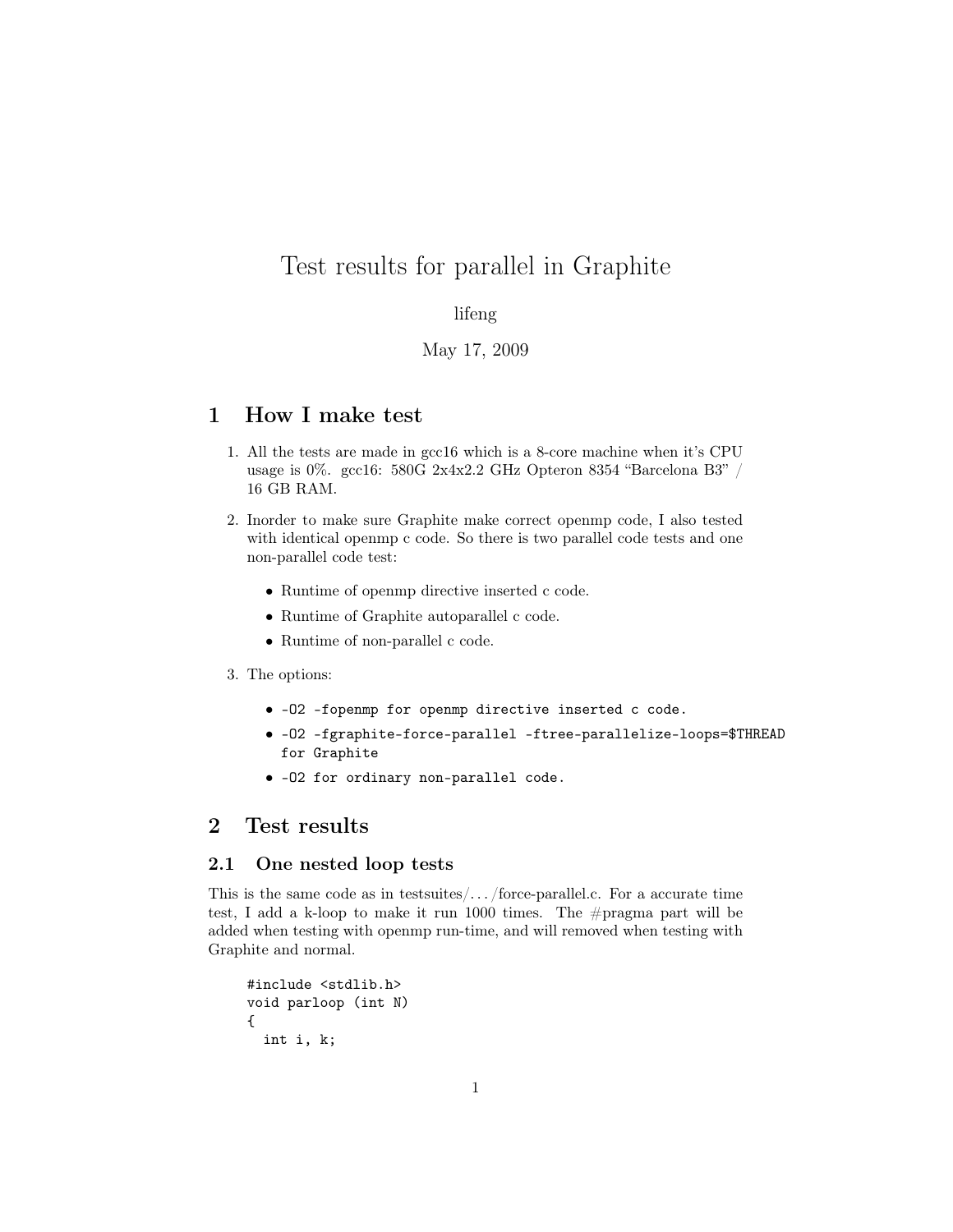```
int x[1000000];
        for (k = 0; k < 1000; k++)#pragma omp parallel for shared(N,x) private(i) num_threads(2000)
          for (i = 0; i < N; i++)x[i] = 2*(i + 3);for (i = 0; i < N; i++){
                if (x[i] := 2*(i + 3))abort();
                }
             }
        }
     }
     int main(void)
     {
        parloop(1000000);
        return 0;
     }
                     Execute time vs. Thread
    6.5
                                                                   openmp
                                                                 non-parallel
     \,6\,graphite
    5,5Execute Time (Real)
     \overline{\mathbf{5}}4,5\overline{4}3.5\,\overline{3}2.5\,\bar{z}\mathbf 1\overline{2}\overline{4}8
                           102050
                                                     100
                                                              200
                                                                       500
                                                                                1000
                                         Thread
```
We could see that Graphite make the same thing as the openmp code. We could see that when parallel, the run-time will decrease firstly as threads increases. But if there is too many threads (overloaded), the run-time will finally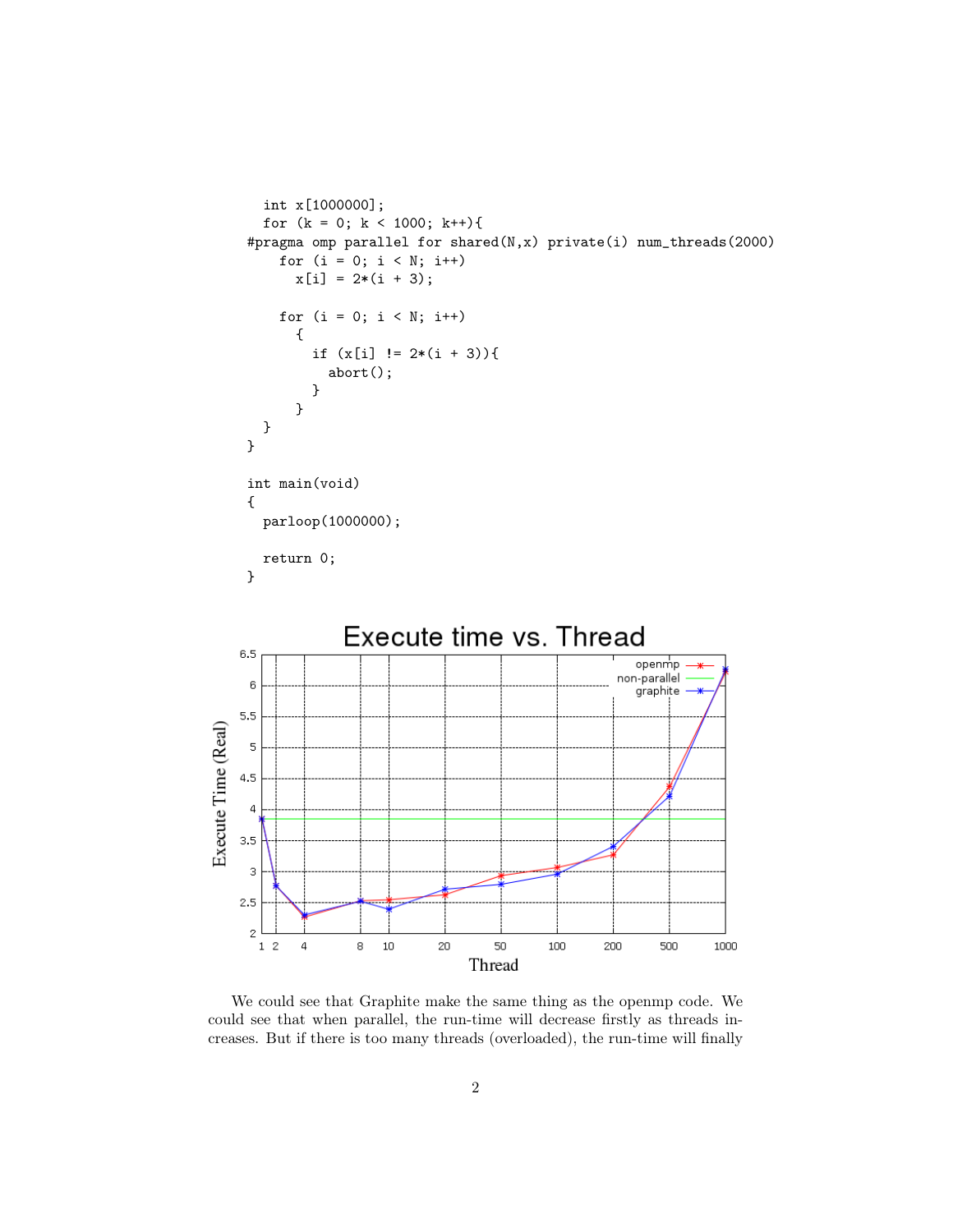increase.

The run-time when parallel with 4-threads did not decrease to  $1/4$  as we can see in this picture due to a low parallel fraction with [Amdahl's Law](http://en.wikipedia.org/wiki/Amdahl%27s_Law)<sup>[1](#page-2-0)</sup> (Notice we don't have all the code parallel).

I also tested with the non-parallel part(abort() part) removed. This is the results: The fraction is nearly 1, so it may looks reasonable when threading num-



ber is small. When threading number is high, the overload caused by parallel increased, so we cann't use Amdahl's Law anymore.

#### 2.2 Two nested loops test.

This is the same code as in force-parallel-2.c. For an acurate test, I add a k-loop.

```
#include <stdlib.h>
#define N 1000
int x[N][N];
int main(void)
{
  int i, j, k;
 for (k = 0; k < 1000; k++){
```
<span id="page-2-0"></span> $1$ http://en.wikipedia.org/wiki/Amdahl%27s Law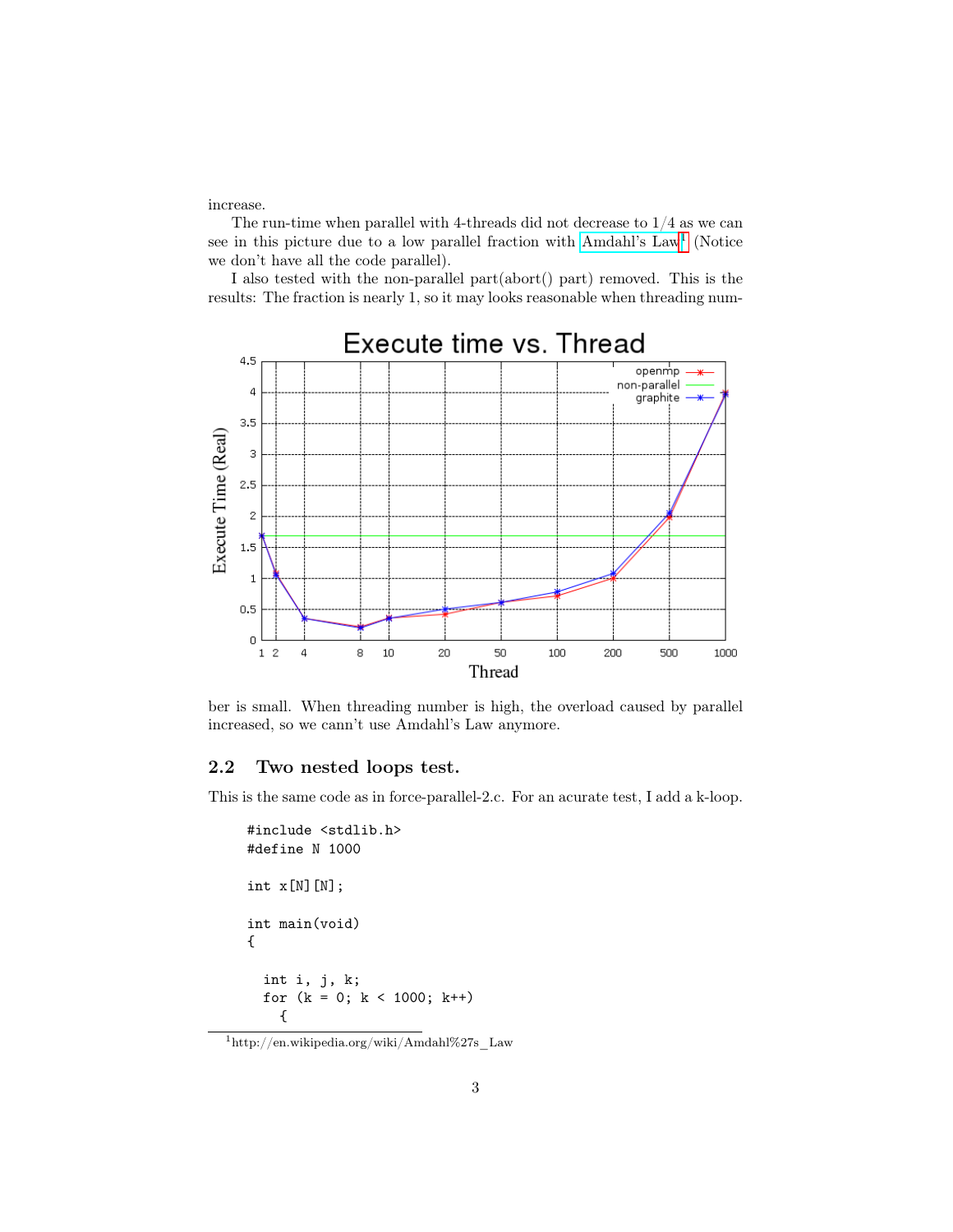```
for (i = 0; i < N; i++)#pragma omp parallel for private(j) num_threads(2)
       for (j = 0; j < N; j++)x[i][j] = i + j + 3;}
 for (i = 0; i < N; i++)for (j = 0; j < N; j++)if (x[i][j] != i + j + 3)abort ();
  return 0;
}
```
#### 2.2.1 It get worse with innermost parallel independent of num threads.





allelized, the run time after parallelization got worse. With a k-loop we added and a i-loop, the barriers will run 1000\*1000 times. This is mainly caused by the small number of directives to be ran which is limited by memory.

#### 2.2.2 What if we get outer loop parallel.

As autopar did not deal with outer loop, the test is only tested with openmp. It show a good result when outerloop got parallelized.

The relative part of code:

```
#pragma omp parallel for private(k) num_threads(2)
```